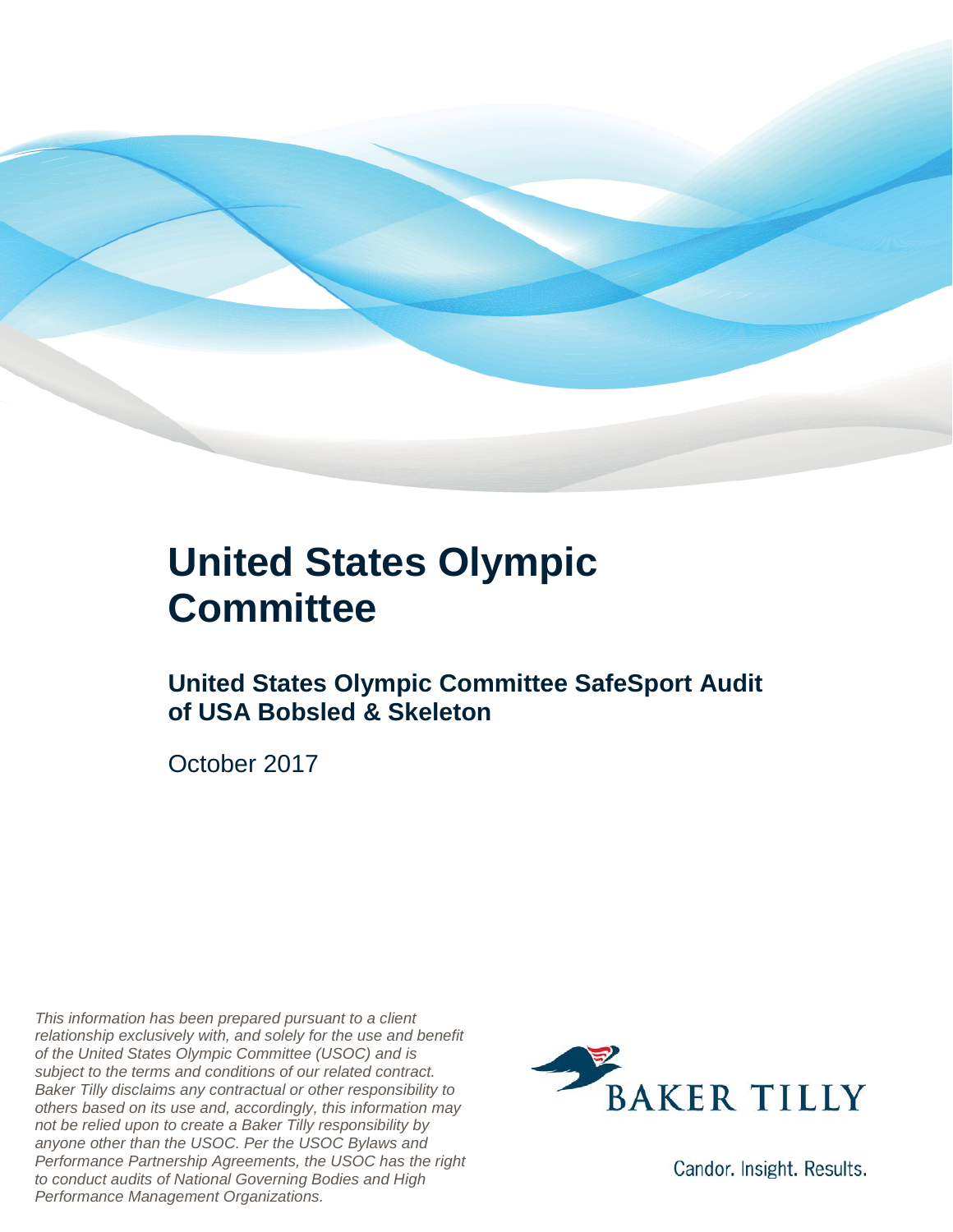

#### UNITED STATES OLYMPIC COMMITTEE SAFESPORT AUDIT OF USA **Contents**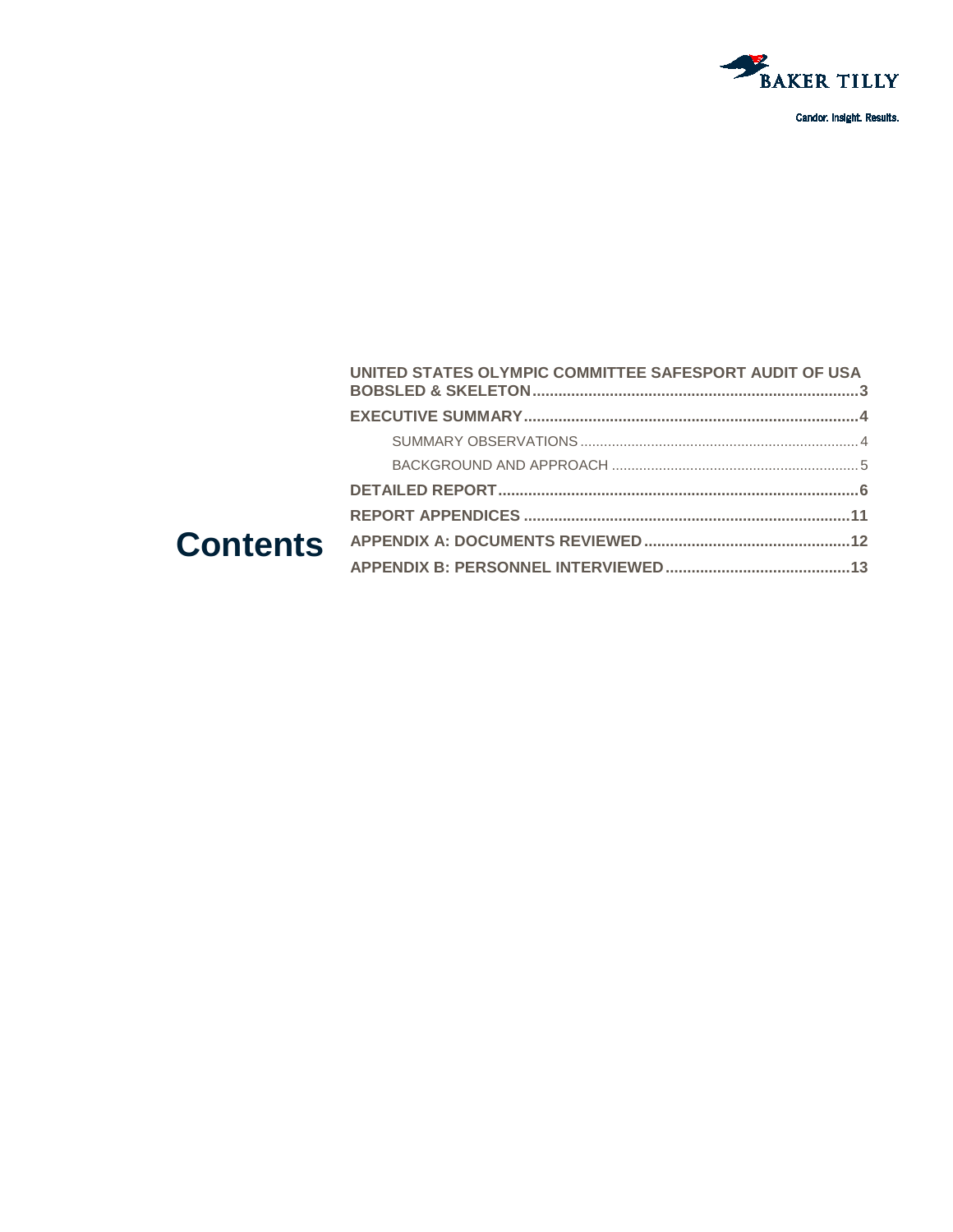

j

United States Olympic Committee USOC SafeSport Audit of USA Bobsled & Skeleton

## <span id="page-2-0"></span>**United States Olympic Committee SafeSport Audit of USA Bobsled & Skeleto[n1](#page-2-1)**

<span id="page-2-1"></span><sup>1</sup> To consider the report in its entirety, please refer also to the detailed management response that will appear here [\[Governance Documents\]](https://www.teamusa.org/Footer/Legal/Governance-Documents) within 90 days of the date of this report.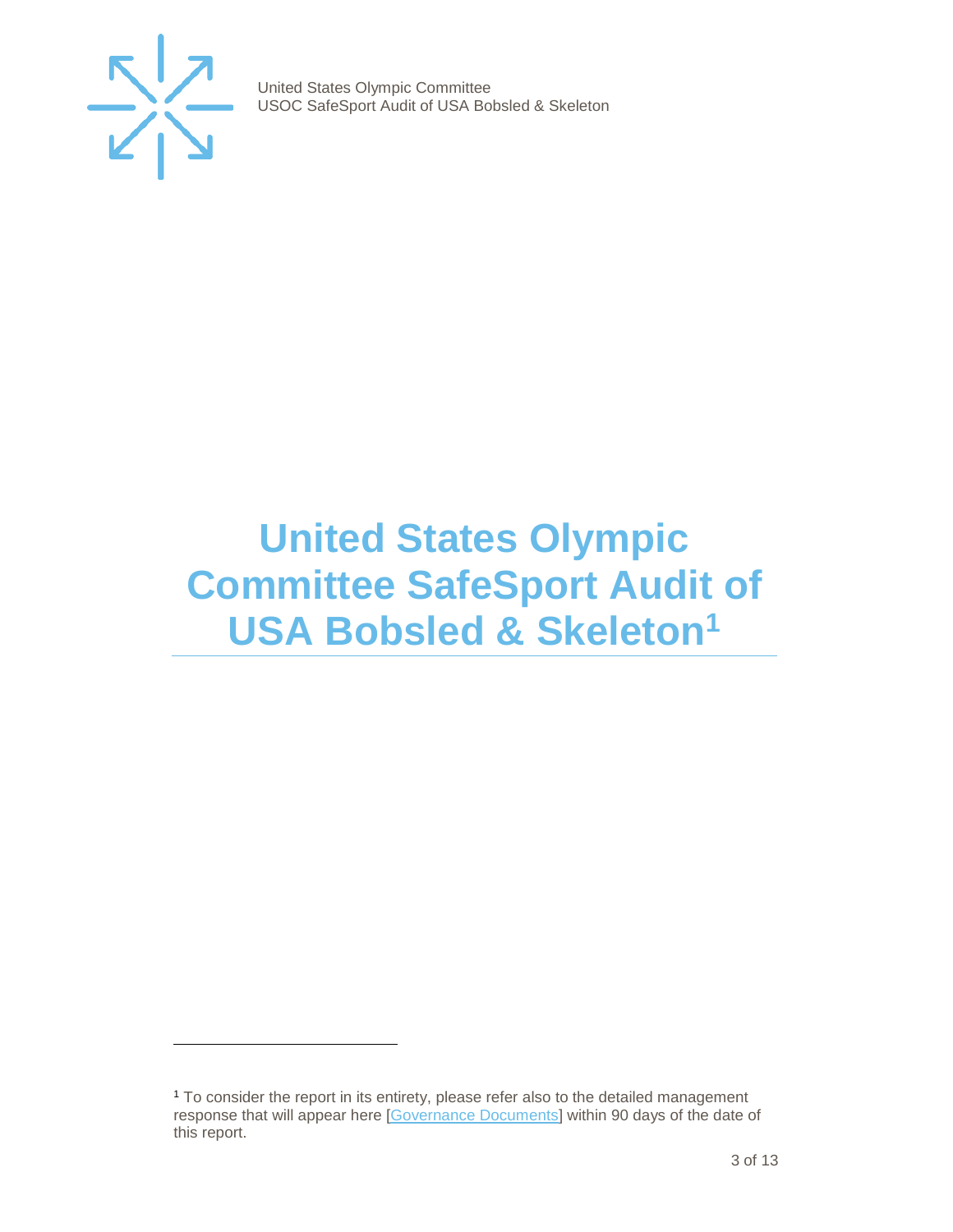<span id="page-3-3"></span>

## **Executive Summary**

#### <span id="page-3-1"></span><span id="page-3-0"></span>**Summary Observations**

It shall be the policy of the United States Olympic Committee (USOC) that each National Governing Body (NGBs) adopt a Minimum Standards Policy for Athlete Safety Programs (Athlete Safety Standards) by December 31, 2013[2](#page-3-3).

We noted the following opportunities to enhance the design of USA Bobsled & Skeleton's (USABS) compliance with the Athlete Safety Standards:

- > **Athlete Safety Standards - Criminal Background Checks and Education and Training Testing** – Requiring criminal background checks and education and training is not consistently enforced by USABS. The following exceptions were identified during our testing:
	- Six individuals selected for testing (60% of the selected individuals) did not have criminal background checks conducted during the testing period (i.e., May 1, 2016 through April 30, 2017); however, evidence was provided that two of the individuals had completed the criminal background checks prior to issuing the audit report.
	- Two individuals selected for testing (20% of the selected individuals) did not complete education and training requirements during the testing period (i.e., May 1, 2016 through April 30, 2017); however, evidence was provided that the education and training requirements were completed prior to issuing the audit report.
- > **Athlete Safety Standards - Criminal Background Checks and Education and Training Policy Requirements** – USABS's policy only explicitly requires SafeSport training and criminal background checks for Staff Members and Volunteers.

The SafeSport Policy states that "Staff members and/or volunteers must successfully complete the training on an annual basis." Further, the SafeSport Policy states that in the hiring process that, "All applicants will be asked to undergo a criminal background check that complies with the Fair Credit Reporting Act before providing services for USABS," but "Criminal background checks will be refreshed every two years or as otherwise required by law, for staff members and/or volunteers who are 18 years of age or older and perform services for USABS."

<span id="page-3-2"></span>> **Athlete Safety Standards - Application of the SafeSport Policy (Minors)** – USABS's SafeSport Policy states that, "Those staff members and/or volunteers who are required to take awareness training will take athlete awareness training every two years for one day before they have contact with minor athletes." USA Bobsled and Skeleton's application of this policy is inconsistent with the requirements listed in the Athlete Safety Standards and may be focused too narrowly on minors. The Athlete Safety Standards do not limit these activities to include only minors.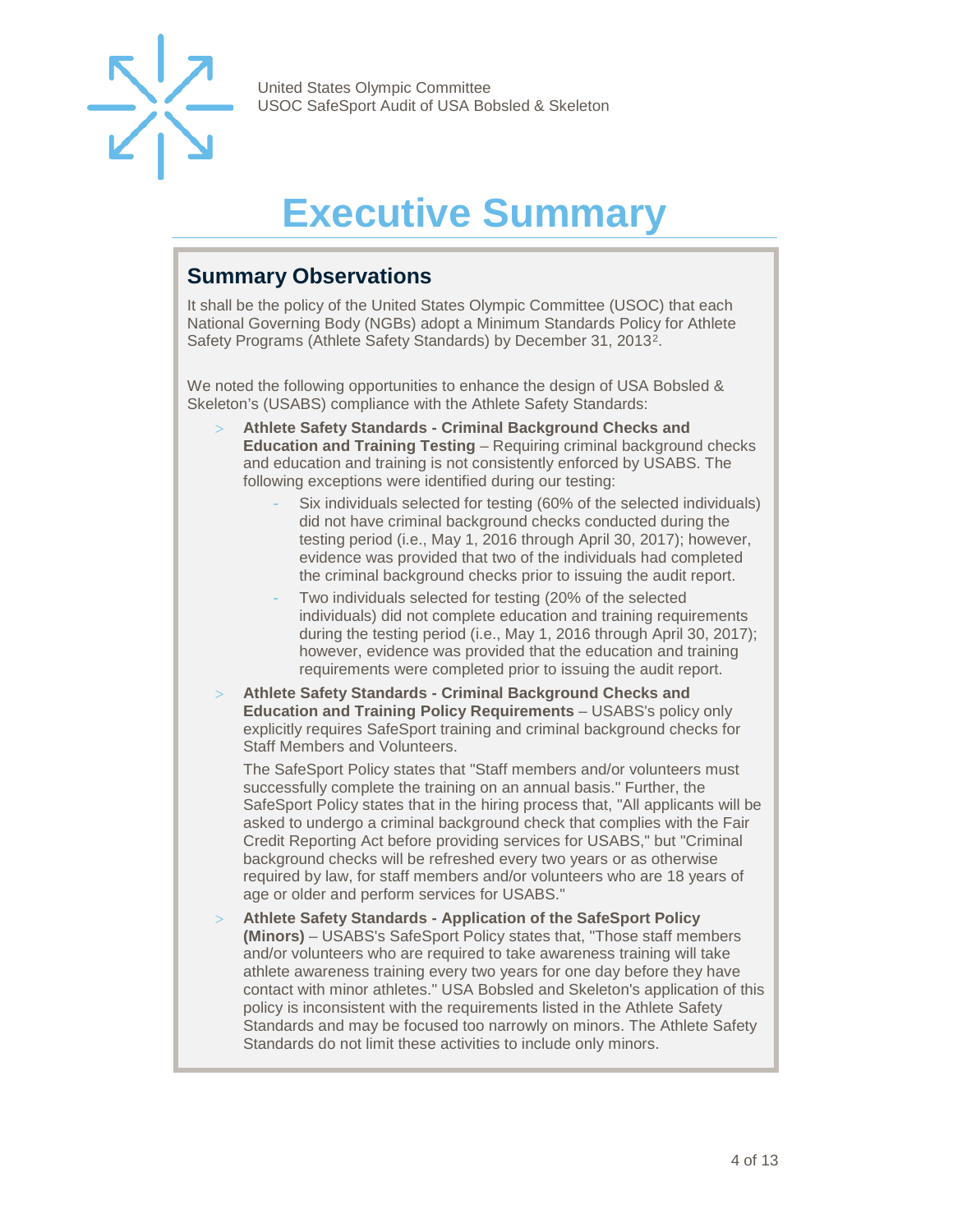

#### **Background and Approach**

\_\_\_\_\_\_\_\_\_\_\_\_\_\_\_\_\_

USOC engaged Baker Tilly Virchow Krause (Baker Tilly), to assist the USOC in the completion of SafeSport audits, to assess compliance with SafeSport policies and procedures at the USOC and all of its NGBs and High Performance Management Organizations (HPMOs).

Baker Tilly performed a review of USABS to evaluate compliance with the Athlete Safety Standards. The following activities were performed for this review of USABS:

- Developed and executed an audit program that included:
	- Holding a virtual entrance meeting to discuss and document USABS's SafeSport program and processes.
	- Selecting a sample of 10 from the required individuals to ensure a background check was performed and education and training was completed. See **Appendix A** for a list of documents reviewed.
	- Reviewing USABS's athlete safety policy and determining whether the following was addressed:
		- Required misconduct is prohibited and defined;
		- **Reporting procedures are documented; and**
		- The grievance process is documented and complies with Athlete Safety Standards.
	- Identifying which individuals are required to undergo a criminal background check and complete education and training.
- > Conducted a virtual exit meeting, if requested, following delivery of the draft report, to discuss audit findings and recommendation(s) with USABS. See **Appendix B** for a list of individuals interviewed.
- > Identified specific observations and recommendations regarding opportunities to enhance compliance with Athlete Safety Standards. Observations include the following attributes: criteria, condition, cause, effect and recommendation, as set out in the International Professional Practices Framework (IPPF) Standards and Practice Advisory 2410-1.

<sup>1</sup> Effective June 20, 2017 the USOC replaced the Athlete Safety Standards with the NGB Athlete Safety Policy. Due to the timing of this audit, fieldwork was performed in accordance with the Athlete Safety Standards.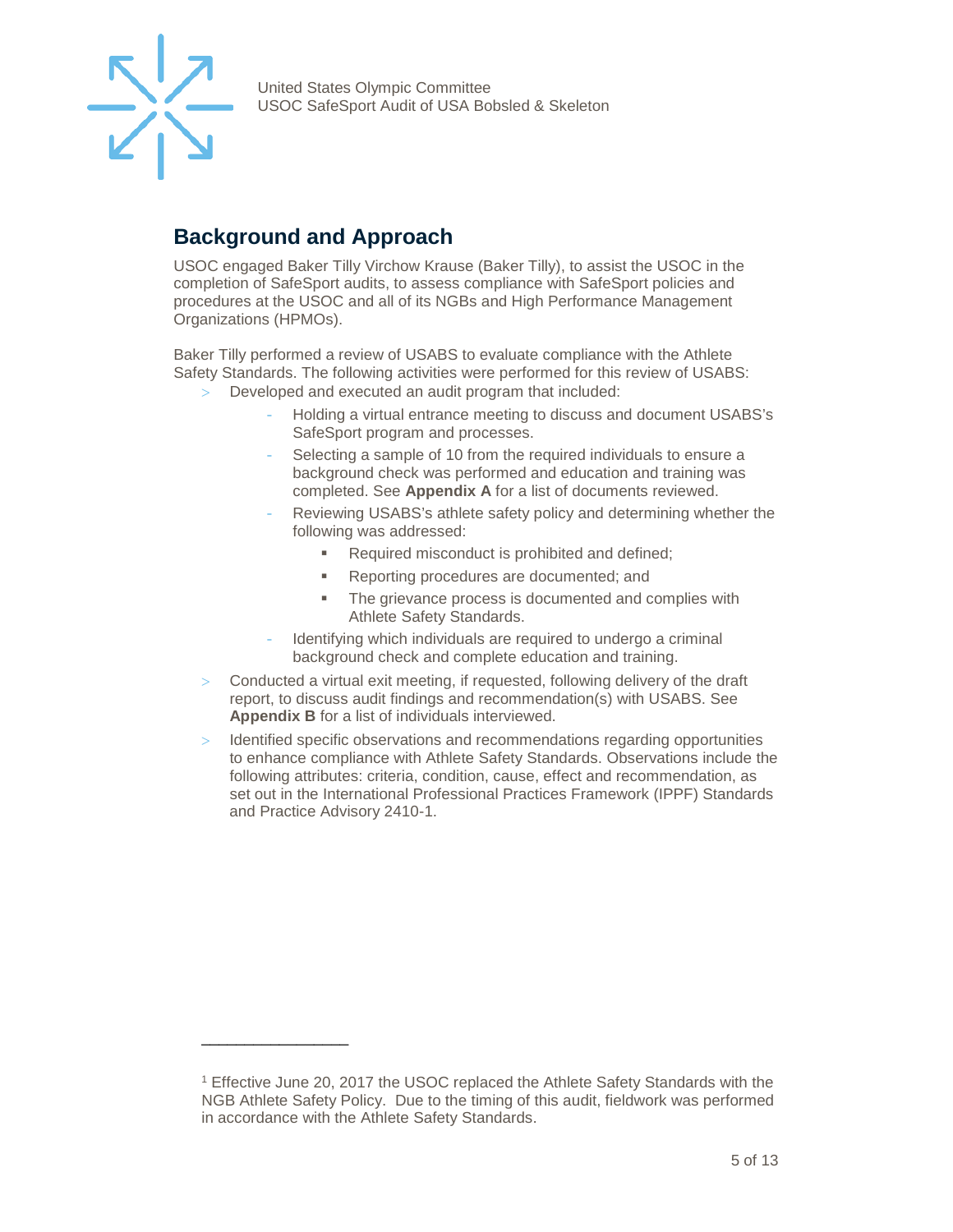

## **Detailed Report**

<span id="page-5-0"></span>The table below represents opportunities to enhance the design and effectiveness of USABS's compliance with the Athlete Safety Standards.

| 1. Athlete Safety Standards - Criminal Background Checks and Education and<br><b>Training Testing</b> |                                                                                                                                                                                                                                                                                                                                                                                                                                                                                                                                                                                                                                                                                                                                                                                                                                                                                               |  |
|-------------------------------------------------------------------------------------------------------|-----------------------------------------------------------------------------------------------------------------------------------------------------------------------------------------------------------------------------------------------------------------------------------------------------------------------------------------------------------------------------------------------------------------------------------------------------------------------------------------------------------------------------------------------------------------------------------------------------------------------------------------------------------------------------------------------------------------------------------------------------------------------------------------------------------------------------------------------------------------------------------------------|--|
| <b>Criteria</b>                                                                                       | The Athlete Safety Standards state the NGB/HPMO shall<br>require criminal background checks and education and<br>training for those individuals it formally authorizes, approves,<br>or appoints (a) to a position of authority over, or (b) to have<br>frequent contact with athletes.                                                                                                                                                                                                                                                                                                                                                                                                                                                                                                                                                                                                       |  |
| <b>Condition</b>                                                                                      | Requiring criminal background checks and education and<br>training is not consistently enforced by USABS. The following<br>exceptions were identified during our testing:<br>1. Six individuals selected for testing (60% of the selected<br>individuals) did not have criminal background checks<br>conducted during the testing period (i.e., May 1, 2016 through<br>April 30, 2017); however, evidence was provided that two of<br>the individuals had completed the criminal background checks<br>prior to issuing the audit report.<br>2. Two individuals selected for testing (20% of the selected<br>individuals) did not complete education and training<br>requirements during the testing period (i.e., May 1, 2016<br>through April 30, 2017); however, evidence was provided that<br>the education and training requirements were completed prior<br>to issuing the audit report. |  |
| Cause                                                                                                 | USABA may not be consistently tracking and monitoring<br>compliance with the criminal background checks and<br>education and training requirements of the Athlete Safety<br>Standards.                                                                                                                                                                                                                                                                                                                                                                                                                                                                                                                                                                                                                                                                                                        |  |
| <b>Effect</b>                                                                                         | Individuals USABS formally authorizes, approves or appoints<br>(a) to a position of authority over, or (b) to have frequent<br>contact with athletes may not be in compliance with the<br>SafeSport program because they have not completed criminal<br>background checks and/or education and training prior to<br>having contact with athletes. USABS must be in compliance<br>with the Athlete Safety Standards to be a member in good<br>standing. Noncompliance with the Athlete Safety Standards<br>can result in disciplinary action by the USOC including                                                                                                                                                                                                                                                                                                                             |  |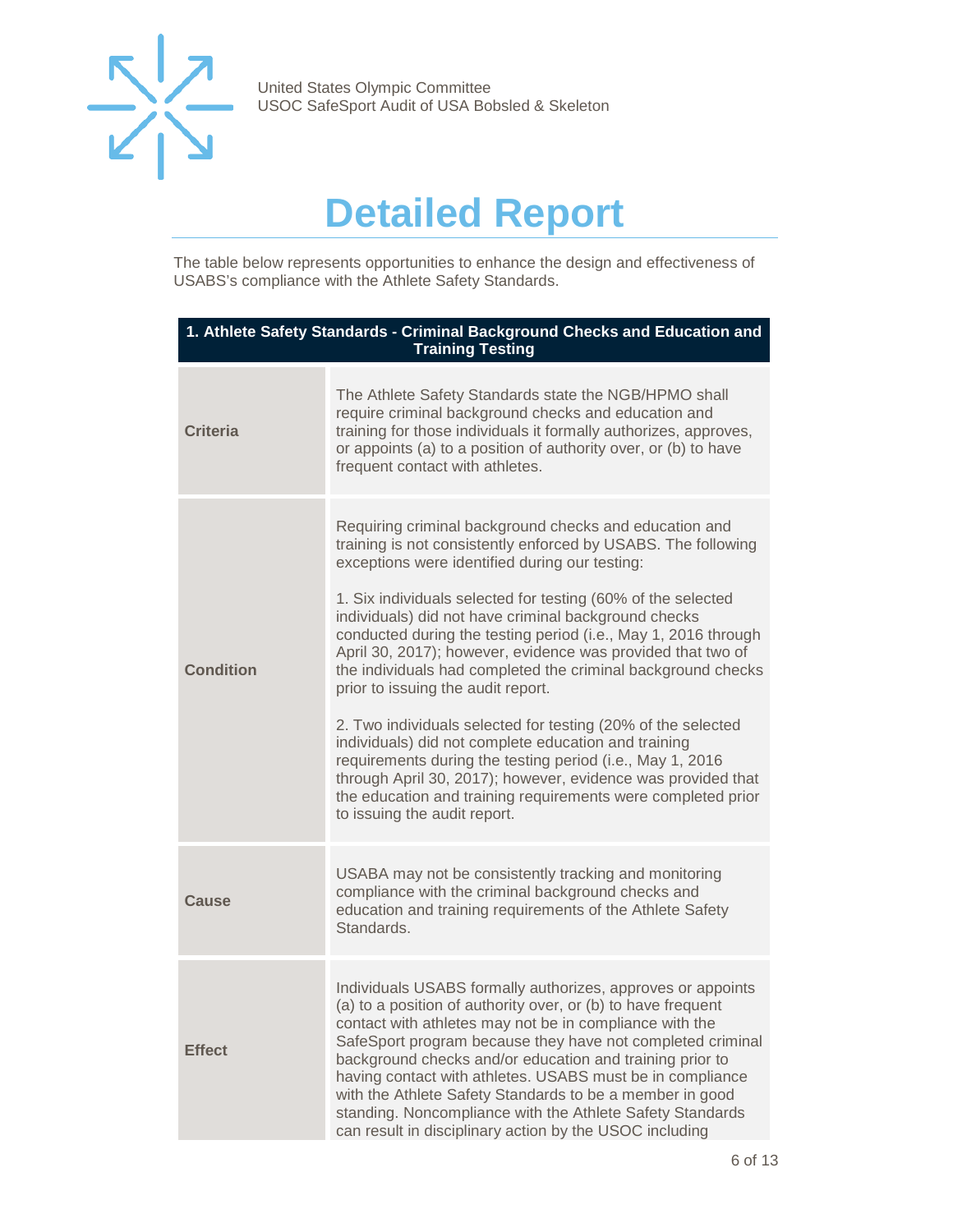

| 1. Athlete Safety Standards - Criminal Background Checks and Education and |
|----------------------------------------------------------------------------|
| <b>Training Testing</b>                                                    |

|                                         | withdrawal of high performance funding. Also, athletes may<br>have contact with individuals who are unaware of SafeSport<br>misconduct and the potential impact to athletes' well-being<br>and/or have contact with individuals who have a criminal<br>history, which could put athletes at SafeSport-related<br>misconduct risk.                                                                                                                                                                                                                                                                                                                                                                                                                                                                                                                                                                                  |
|-----------------------------------------|--------------------------------------------------------------------------------------------------------------------------------------------------------------------------------------------------------------------------------------------------------------------------------------------------------------------------------------------------------------------------------------------------------------------------------------------------------------------------------------------------------------------------------------------------------------------------------------------------------------------------------------------------------------------------------------------------------------------------------------------------------------------------------------------------------------------------------------------------------------------------------------------------------------------|
| <b>Recommendation</b>                   | USABS must require that individuals it formally authorizes,<br>approves, or appoints (a) to a position of authority over, or (b)<br>to have frequent contact with athletes complete criminal<br>background checks and education and training requirements<br>in a timely manner and before they have contact with athletes<br>to provide assurance that they are educated on the<br>requirements of the Athlete Safety Standards. The USABS<br>must consistently track and verify criminal background checks<br>and education and training requirements are met for all<br>Required Individuals. Compliance with these requirements<br>must be completed within 90 days of receipt of the final audit<br>report.<br>USABS should review the testing results and require all<br>necessary individuals to complete the necessary<br>requirements (i.e., criminal background check and/or<br>education and training). |
| <b>Management</b><br><b>Action Plan</b> | We agree with the condition and recommendation and will<br>respond to the USOC with a detailed plan to ensure<br>compliance with the current NGB Athlete Safety Policy. Our<br>plan will be submitted to the USOC within the 90 day timeline<br>referenced above.                                                                                                                                                                                                                                                                                                                                                                                                                                                                                                                                                                                                                                                  |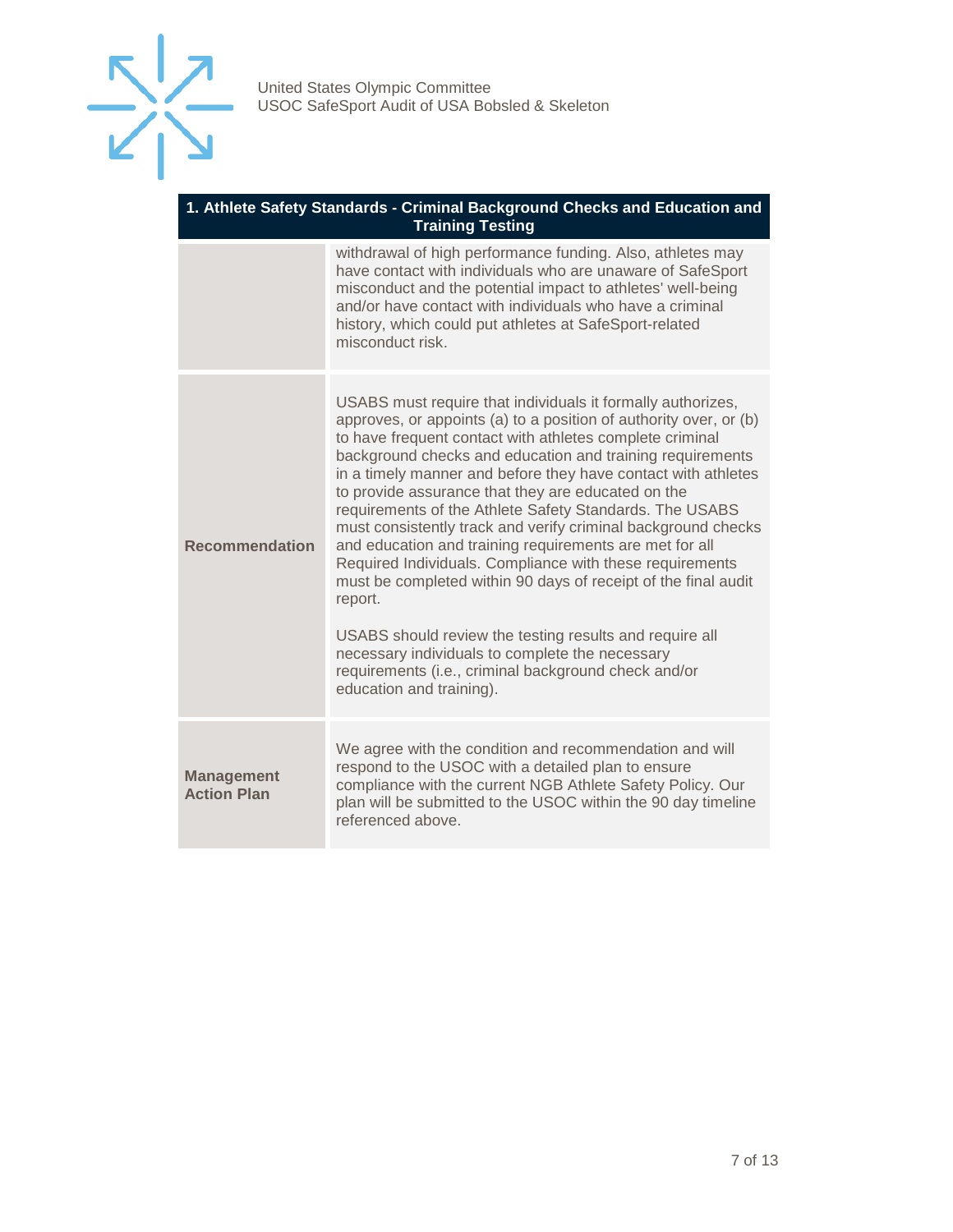

#### **2. Athlete Safety Standards - Criminal Background Checks and Education and Training Policy Requirements**

| The Athlete Safety Standards state USABS shall require<br>criminal background checks and education and training for<br>those individuals it formally authorizes, approves, or appoints<br>(a) to a position of authority over, or (b) to have frequent<br>contact with athletes.                                                                                                                                                                                                                                                                                                                                                                                                                                                                                                                                                                                                                  |
|---------------------------------------------------------------------------------------------------------------------------------------------------------------------------------------------------------------------------------------------------------------------------------------------------------------------------------------------------------------------------------------------------------------------------------------------------------------------------------------------------------------------------------------------------------------------------------------------------------------------------------------------------------------------------------------------------------------------------------------------------------------------------------------------------------------------------------------------------------------------------------------------------|
| USABS's policy only explicitly requires SafeSport training and<br>criminal background checks for Staff Members and<br>Volunteers.<br>The SafeSport Policy states that "Staff members and/or<br>volunteers must successfully complete the training on an<br>annual basis." Further, the SafeSport Policy states that in the<br>hiring process that, "All applicants will be asked to undergo a<br>criminal background check that complies with the Fair Credit<br>Reporting Act before providing services for USABS," but<br>"Criminal background checks will be refreshed every two<br>years or as otherwise required by law, for staff members<br>and/or volunteers who are 18 years of age or older and<br>perform services for USABS."                                                                                                                                                         |
| USABA may not have updated its SafeSport-related<br>documentation and administrative materials to align with<br>requirements in the Athlete Safety Standards.                                                                                                                                                                                                                                                                                                                                                                                                                                                                                                                                                                                                                                                                                                                                     |
| USABS may not be in compliance with the Athlete Safety<br>Standards. USABS must be in compliance with the Athlete<br>Safety Standards to be a member in good standing.<br>Noncompliance with the Athlete Safety Standards can result<br>in disciplinary action by the USOC including withdrawal of<br>high performance funding.<br>Additionally, stakeholders (e.g., coaches, staff, officials,<br>volunteers, etc.) may not know that criminal background<br>checks and education and training requirements apply to<br>them or be informed of SafeSport initiatives and the related<br>misconduct areas. Also, athletes may have contact with<br>individuals who are unaware of SafeSport misconduct and the<br>potential impact to athletes' well-being and/or have contact<br>with individuals who have a criminal history, which could put<br>athletes at SafeSport-related misconduct risk. |
|                                                                                                                                                                                                                                                                                                                                                                                                                                                                                                                                                                                                                                                                                                                                                                                                                                                                                                   |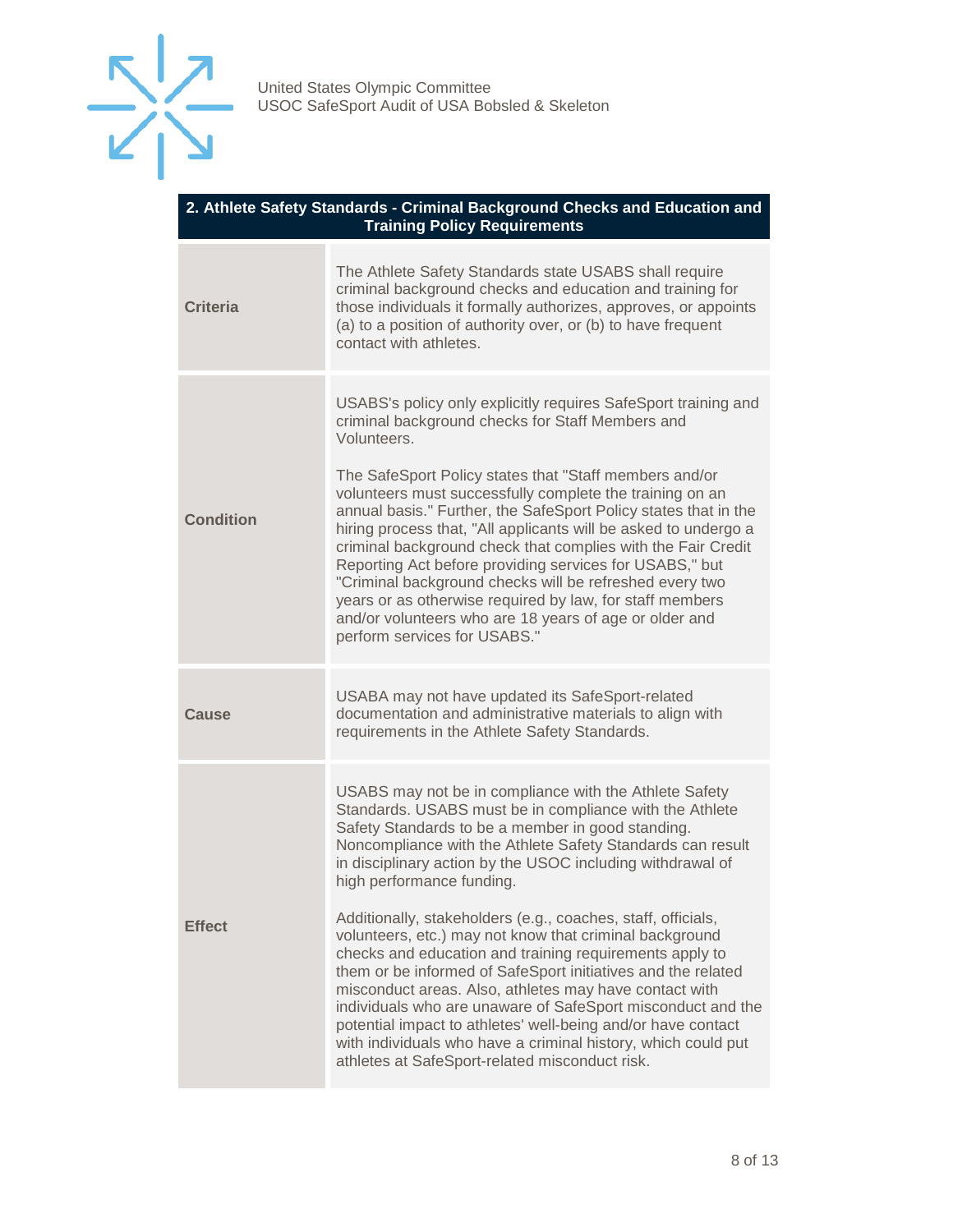

#### **2. Athlete Safety Standards - Criminal Background Checks and Education and Training Policy Requirements**

| <b>Recommendation</b>                   | USABS's SafeSport policy must require that individuals it<br>formally authorizes, approves, or appoints (a) to a position of<br>authority over, or (b) to have frequent contact with athletes<br>complete criminal background checks and education and<br>training requirements in a timely manner and before they<br>have contact with athletes to provide assurance that they are<br>educated on the requirements of the Athlete Safety<br>Standards. Compliance with these requirements must be<br>completed within 90 days of receipt of the final audit report.<br>USABS should review the testing results and require all<br>necessary individuals to complete the necessary<br>requirements (i.e., criminal background check and/or<br>education and training). |
|-----------------------------------------|------------------------------------------------------------------------------------------------------------------------------------------------------------------------------------------------------------------------------------------------------------------------------------------------------------------------------------------------------------------------------------------------------------------------------------------------------------------------------------------------------------------------------------------------------------------------------------------------------------------------------------------------------------------------------------------------------------------------------------------------------------------------|
| <b>Management</b><br><b>Action Plan</b> | We agree with the condition and recommendation and will<br>respond to the USOC with a detailed plan to ensure<br>compliance with the current NGB Athlete Safety Policy. Our<br>plan will be submitted to the USOC within the 90 day timeline<br>referenced above.                                                                                                                                                                                                                                                                                                                                                                                                                                                                                                      |

| 3. Athlete Safety Standards - Application of the SafeSport Policy (Minors) |                                                                                                                                                                                                                                                                                                                                                                                                                                                                                                                        |
|----------------------------------------------------------------------------|------------------------------------------------------------------------------------------------------------------------------------------------------------------------------------------------------------------------------------------------------------------------------------------------------------------------------------------------------------------------------------------------------------------------------------------------------------------------------------------------------------------------|
| <b>Criteria</b>                                                            | The Athlete Safety Standards state USABS shall require<br>criminal background checks and education and training for<br>those individuals it formally authorizes, approves, or appoints<br>(a) to a position of authority over, or (b) to have frequent<br>contact with athletes.                                                                                                                                                                                                                                       |
| <b>Condition</b>                                                           | USABS SafeSport Policy states that, "Those staff members<br>and/or volunteers who are required to take awareness training<br>will take athlete awareness training every two years for one<br>day before they have contact with minor athletes." USABS<br>and Skeleton's application of this policy is inconsistent with<br>the requirements listed in the Athlete Safety Standards and<br>may be focused too narrowly on minors. The Athlete Safety<br>Standards do not limit these activities to include only minors. |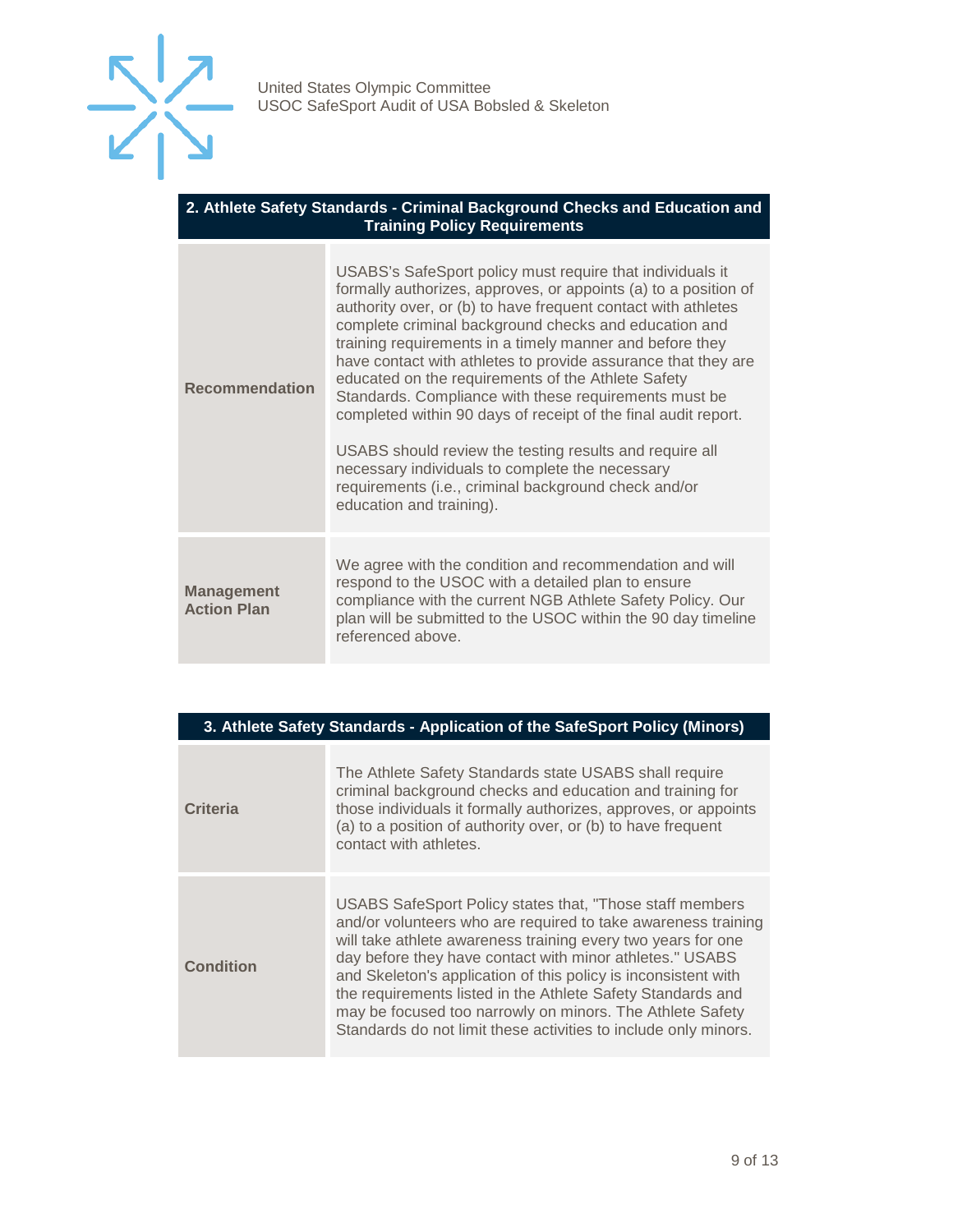

#### **3. Athlete Safety Standards - Application of the SafeSport Policy (Minors)**

| Cause                                   | USABS may not have updated its SafeSport-related<br>documentation and administrative materials to align with<br>requirements in the Athlete Safety Standards.                                                                                                                                                                                                                                                                                                                                                                                                  |
|-----------------------------------------|----------------------------------------------------------------------------------------------------------------------------------------------------------------------------------------------------------------------------------------------------------------------------------------------------------------------------------------------------------------------------------------------------------------------------------------------------------------------------------------------------------------------------------------------------------------|
| <b>Effect</b>                           | USABS may not be in compliance with the Athlete Safety<br>Standards. USABS must be in compliance with the Athlete<br>Safety Standards to be a member in good standing.<br>Noncompliance with the Athlete Safety Standards can result<br>in disciplinary action by the USOC including withdrawal of<br>high performance funding.                                                                                                                                                                                                                                |
|                                         | Additionally, stakeholders (e.g., coaches, staff, officials,<br>volunteers, etc.) may not know that criminal background<br>checks and education and training requirements apply to<br>them or be informed of SafeSport initiatives and the related<br>misconduct areas. Also, athletes may have contact with<br>individuals who are unaware of SafeSport misconduct and the<br>potential impact to athletes' well-being and/or have contact<br>with individuals who have a criminal history, which could put<br>athletes at SafeSport-related misconduct risk. |
| <b>Recommendation</b>                   | USABS must require that individuals it formally authorizes,<br>approves, or appoints (a) to a position of authority over, or (b)<br>to have frequent contact with athletes complete criminal<br>background checks and education and training requirements<br>in a timely manner and before they have contact with athletes<br>to provide assurance that they are educated on the<br>requirements of the Athlete Safety Standards. Compliance<br>with these requirements must be completed within 90 days of<br>receipt of the final audit report.              |
| <b>Management</b><br><b>Action Plan</b> | We agree with the condition and recommendation and will<br>respond to the USOC with a detailed plan to ensure<br>compliance with the current NGB Athlete Safety Policy. Our<br>plan will be submitted to the USOC within the 90 day timeline<br>referenced above.                                                                                                                                                                                                                                                                                              |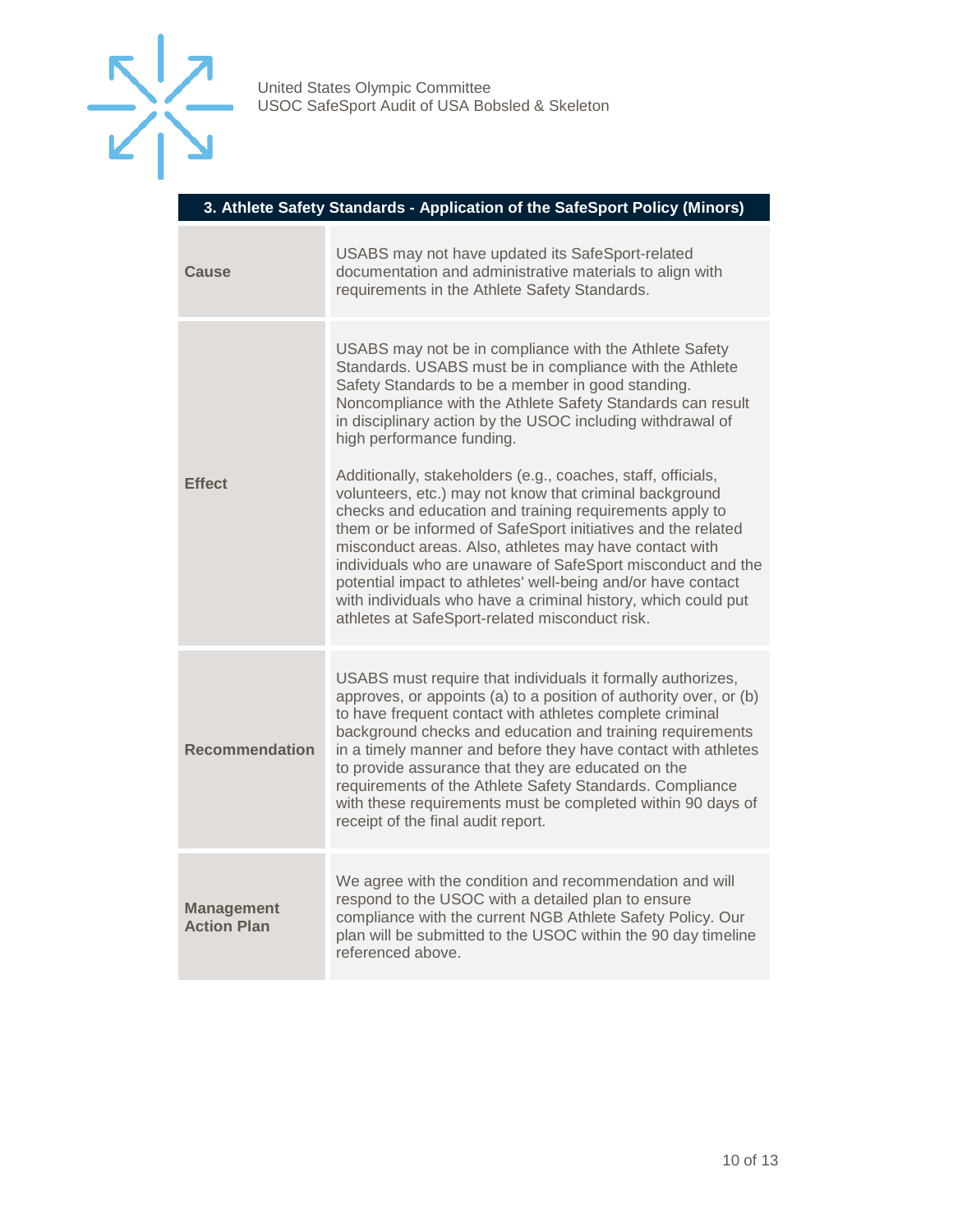

# <span id="page-10-0"></span>**Report Appendices**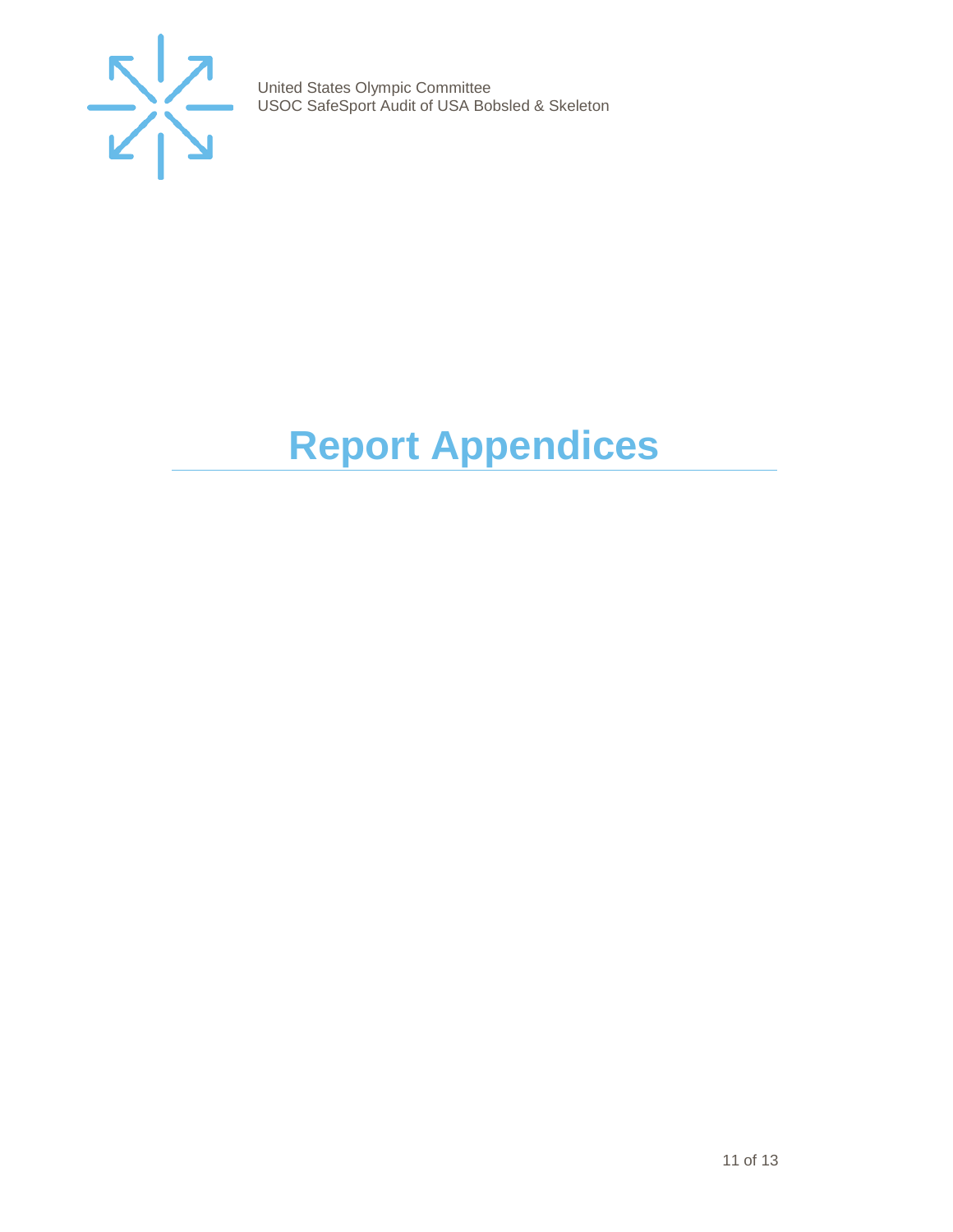

### <span id="page-11-0"></span>**Appendix A: Documents Reviewed**

We reviewed the following documents:

- > Athlete Safety Standards Program Questionnaire
- > Bylaws of the United States Bobsled and Skeleton Federation, Inc.
- > Population listing of "required individuals"(i.e., covered individuals required to undergo background check and training)
- > USA Bobsled / Skeleton SafeSport Policy